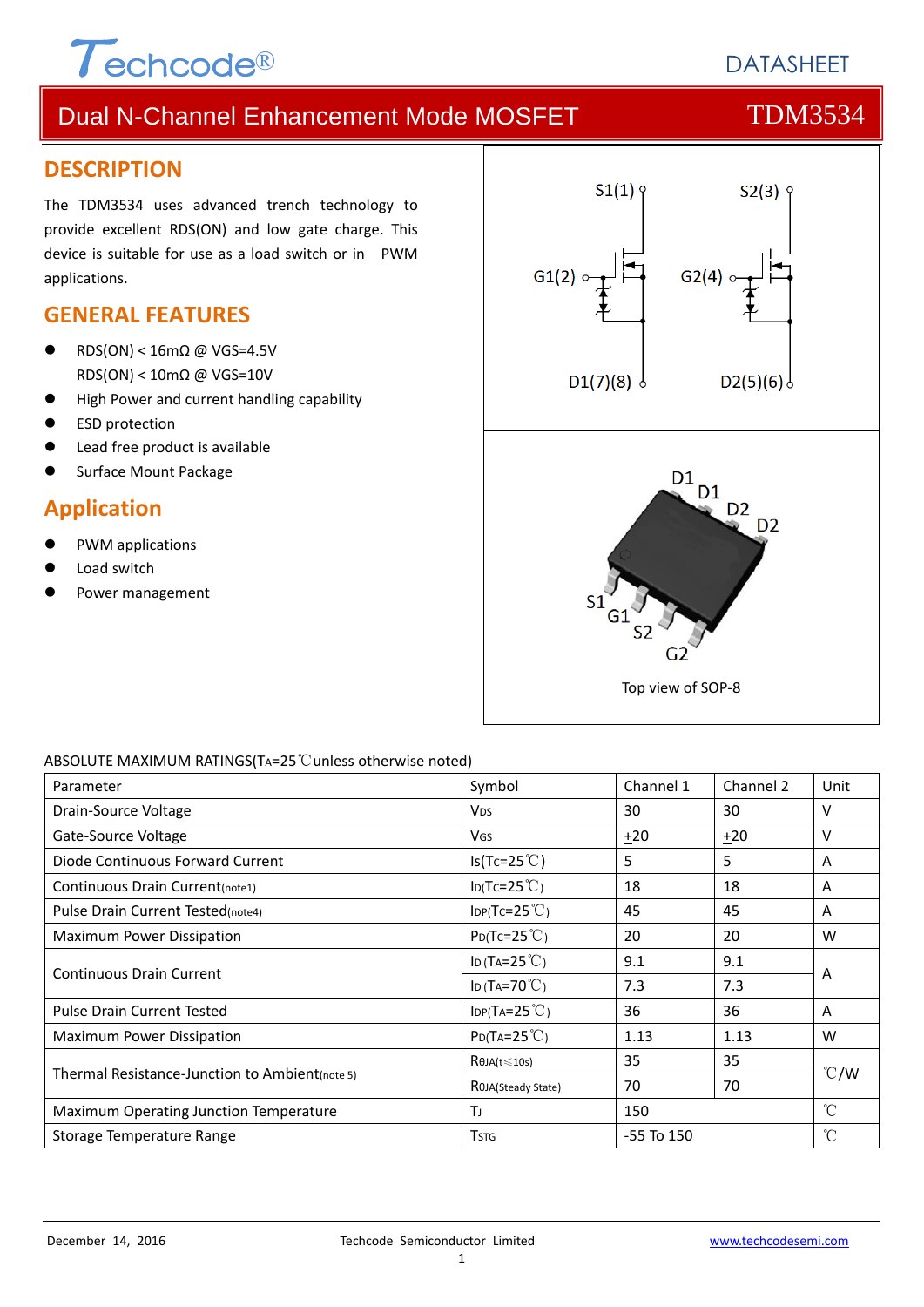

## Dual N-Channel Enhancement Mode MOSFET TDM3534

### **ELECTRICAL CHARACTERISTICS Cont.(TA=25**℃**unless otherwise noted)**

| Parameter                                 | Symbol                   | <b>Test Conditions</b>                        | Min            | Typ                      | Max            | Unit      |  |  |
|-------------------------------------------|--------------------------|-----------------------------------------------|----------------|--------------------------|----------------|-----------|--|--|
| OFF CHARACTERISTICS                       |                          |                                               |                |                          |                |           |  |  |
| Drain-Source Breakdown Voltage            | <b>BV</b> <sub>DSS</sub> | VGS=0V ID=250µA                               | 30             | $\blacksquare$           | $\blacksquare$ | $\vee$    |  |  |
| Zero Gate Voltage Drain Current           | <b>l</b> <sub>pss</sub>  | V <sub>DS</sub> =24V,V <sub>GS</sub> =0V      |                | $\overline{\phantom{a}}$ | $\mathbf{1}$   | $\mu$ A   |  |  |
| Gate-Body Leakage Current                 | lgss                     | VGS=±20V,VDS=0V                               |                | $\mathbb{L}$             | ±10            | $\mu$ A   |  |  |
| <b>ON CHARACTERISTICS (Note 2)</b>        |                          |                                               |                |                          |                |           |  |  |
| <b>Gate Threshold Voltage</b>             | VGS(th)                  | V <sub>DS</sub> =VGS, I <sub>D</sub> =250µA   | 1.4            | 1.8                      | 2.5            | $\vee$    |  |  |
| Drain-Source On-State Resistance          | R <sub>DS</sub> (ON)     | VGS=10V, ID=10A                               | $\overline{a}$ | 8.2                      | 10             | $m\Omega$ |  |  |
|                                           |                          | VGS=4.5V, ID=8A                               | $\overline{a}$ | 12.3                     | 16             | $m\Omega$ |  |  |
| <b>DYNAMIC CHARACTERISTICS (Note3)</b>    |                          |                                               |                |                          |                |           |  |  |
| Gate Resistance                           | R <sub>G</sub>           | VGS=0V, VDS=0V, F=1MHz                        | $\frac{1}{2}$  | 1.35                     | 2.5            | Ω         |  |  |
| Input Capacitance                         | Ciss                     | VDS=15V, VGS=0V, F=1.0MHz                     | ÷,             | 450                      | 600            | PF        |  |  |
| <b>Output Capacitance</b>                 | Coss                     |                                               | L.             | 318                      | $\overline{a}$ | PF        |  |  |
| Reverse Transfer Capacitance              | Crss                     |                                               | $\overline{a}$ | 22                       | $\overline{a}$ | PF        |  |  |
| <b>SWITCHING CHARACTERISTICS (Note 3)</b> |                          |                                               |                |                          |                |           |  |  |
| Turn-on Delay Time                        | $td($ on $)$             | VDS=15V, RL=15 Ω, VGEN=10V,                   | $\overline{a}$ | 8.5                      | 16             | nS        |  |  |
| Turn-on Rise Time                         | tr                       | $RG=6 \Omega$ Ip=1A                           | $\overline{a}$ | 10                       | 18             | nS        |  |  |
| Turn-Off Delay Time                       | td(off)                  |                                               | $\overline{a}$ | 14                       | 26             | nS        |  |  |
| Turn-Off Fall Time                        | tf                       |                                               | $\overline{a}$ | 10.6                     | 19             | nS        |  |  |
| <b>Total Gate Charge</b>                  | Q <sub>g</sub>           | $V_{DS}=15V$ , ID=10A, VGS=10V                |                | 8                        | 12             | nC        |  |  |
| Gate-Source Charge                        | Qgs                      |                                               | $\overline{a}$ | 1.6                      | $\overline{a}$ | nC        |  |  |
| Gate-Drain Charge                         | Qgd                      |                                               | $\overline{a}$ | 1.2                      | $\overline{a}$ | nC        |  |  |
| Body Diode Reverse Recovery Time          | Trr                      | $\text{los}=10\text{A}$ , dl/dt=100A/ $\mu$ s | ÷,             | 20.5                     | $\overline{a}$ | nS        |  |  |
| Body Diode Reverse Recovery Charge        | $Q_{rr}$                 |                                               | $\overline{a}$ | 7.2                      | $\blacksquare$ | nC        |  |  |
| DRAIN-SOURCE DIODE CHARACTERISTICS        |                          |                                               |                |                          |                |           |  |  |
| Diode Forward Voltage (Note 2)            | <b>V<sub>SD</sub></b>    | VGS=0V, Is=5A                                 |                | 0.8                      | 1.1            | $\vee$    |  |  |

NOTES:

1. Max continuous current is limited by bonding wire.

2. Pulse Test: Pulse Width  $\leq 300$ μs, Duty Cycle  $\leq 2\%$ .

3. Guaranteed by design, not subject to production testing.

4. Pulse width is limited by max. junction temperature.

5. RθJA steady state t=999s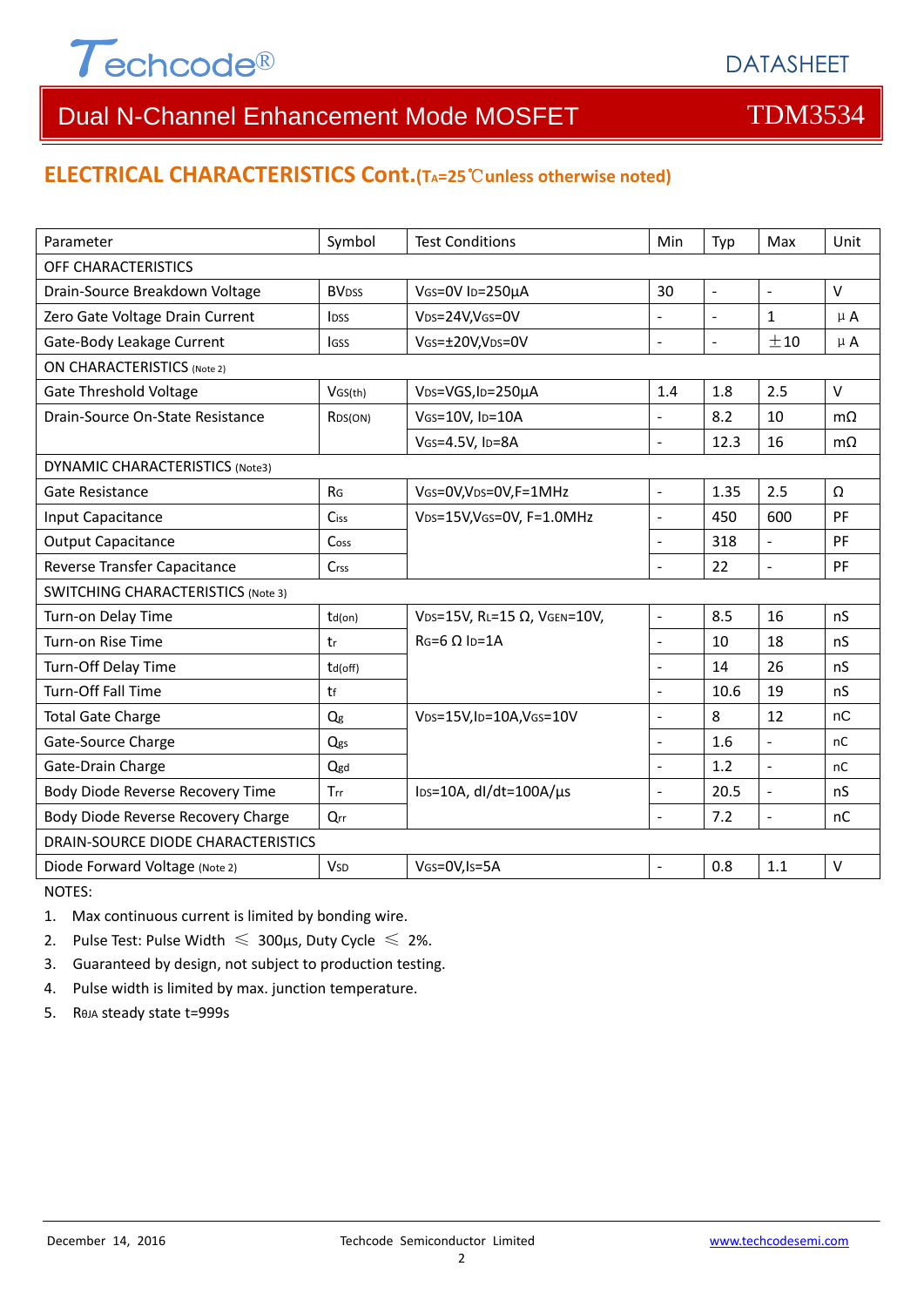

## DATASHEET

## Dual N-Channel Enhancement Mode MOSFET TOM3534

## **Channel 1 and Channel 2 Typical Operating Characteristics**



**Safe Operation Area** 





### **Thermal Transient Impedance**

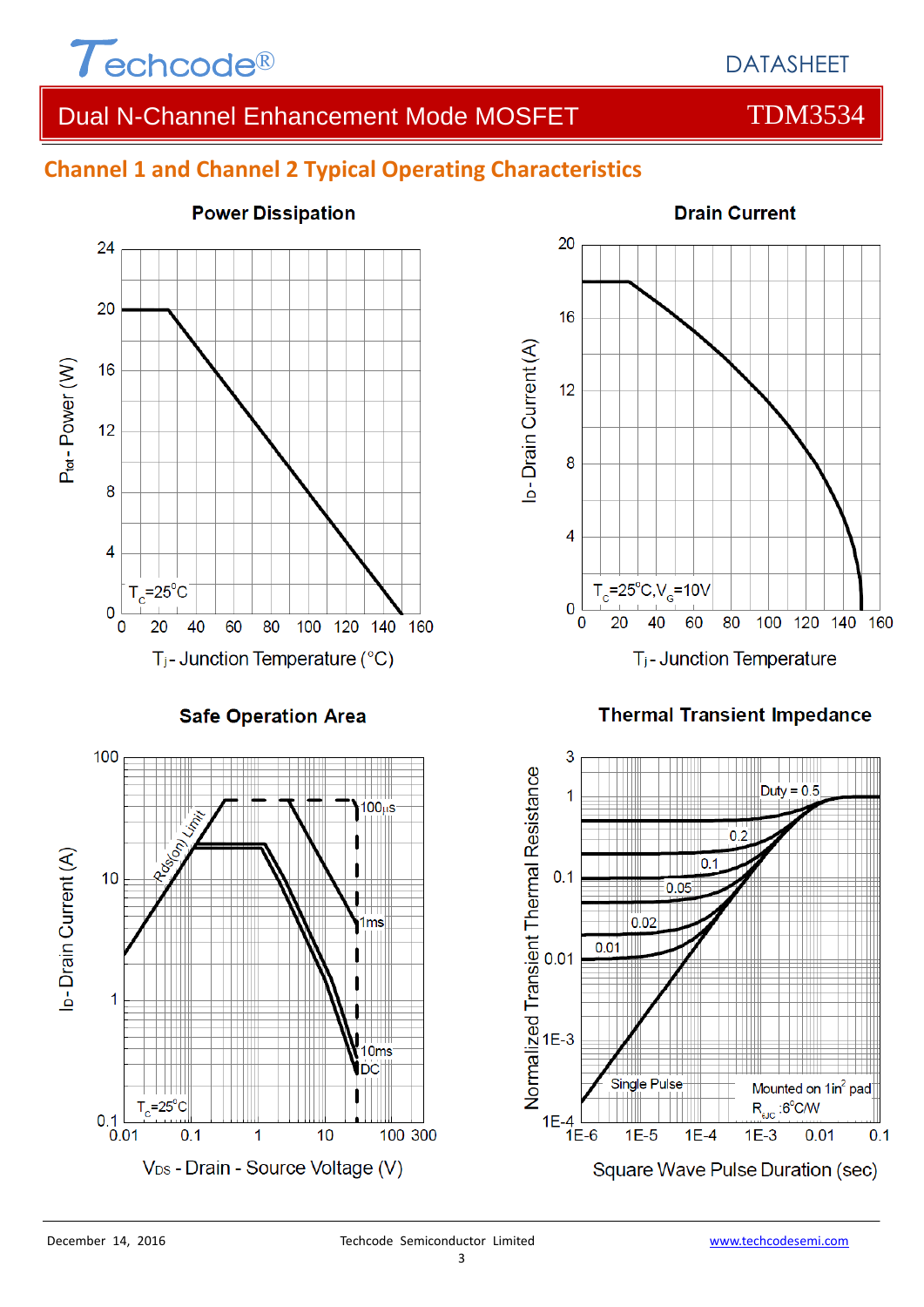

## Dual N-Channel Enhancement Mode MOSFET TOM3534

## **Channel 2 Typical Operating Characteristics (Cont.)**



**Output Characteristics** 



### **Thermal Transient Impedance**



#### **Drain-Source On Resistance**

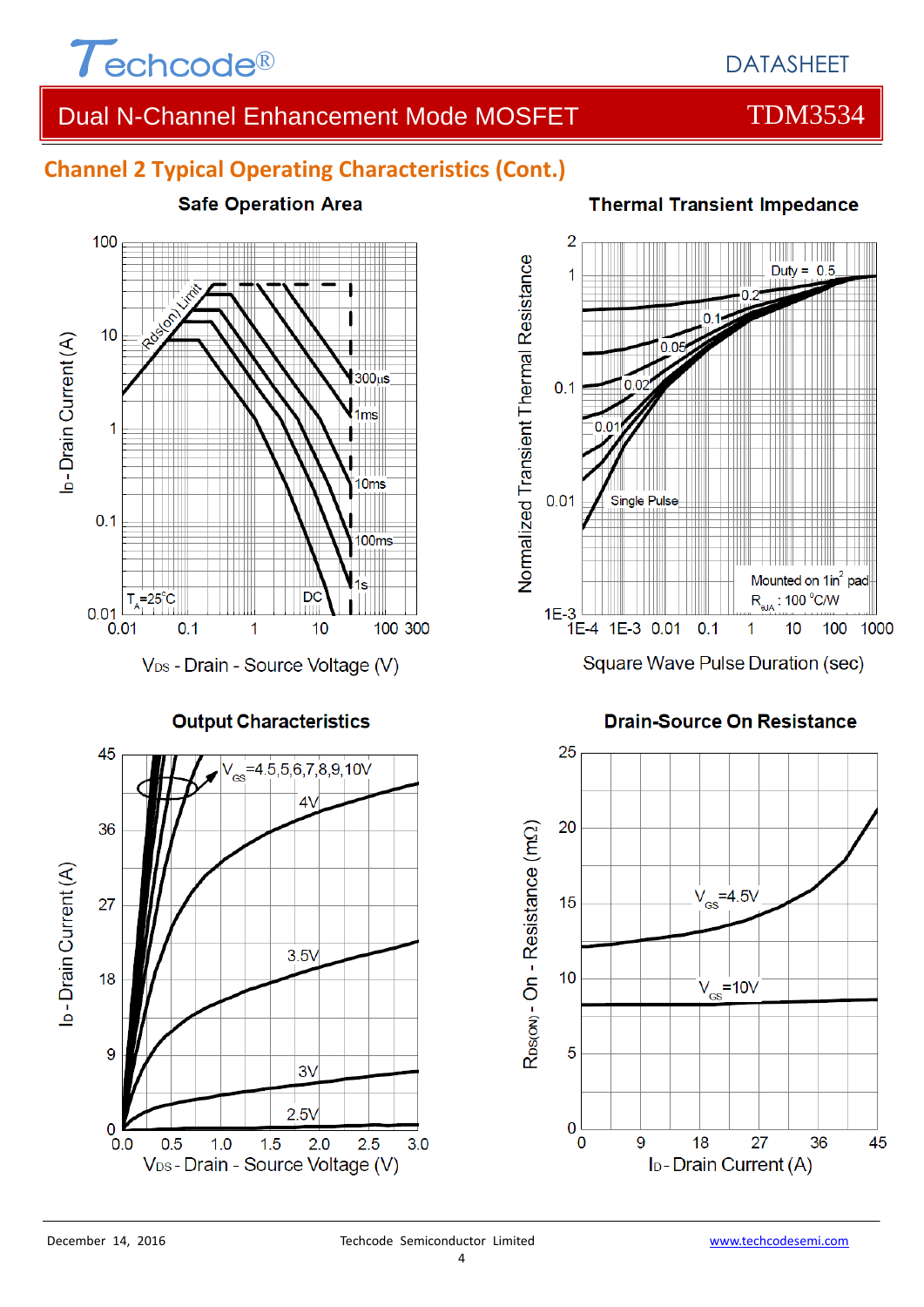

## DATASHEET

## Dual N-Channel Enhancement Mode MOSFET TEM3534

## **Channel 2 Typical Operating Characteristics (Cont.)**



#### **Drain-Source On Resistance**





#### **Source-Drain Diode Forward**



#### 5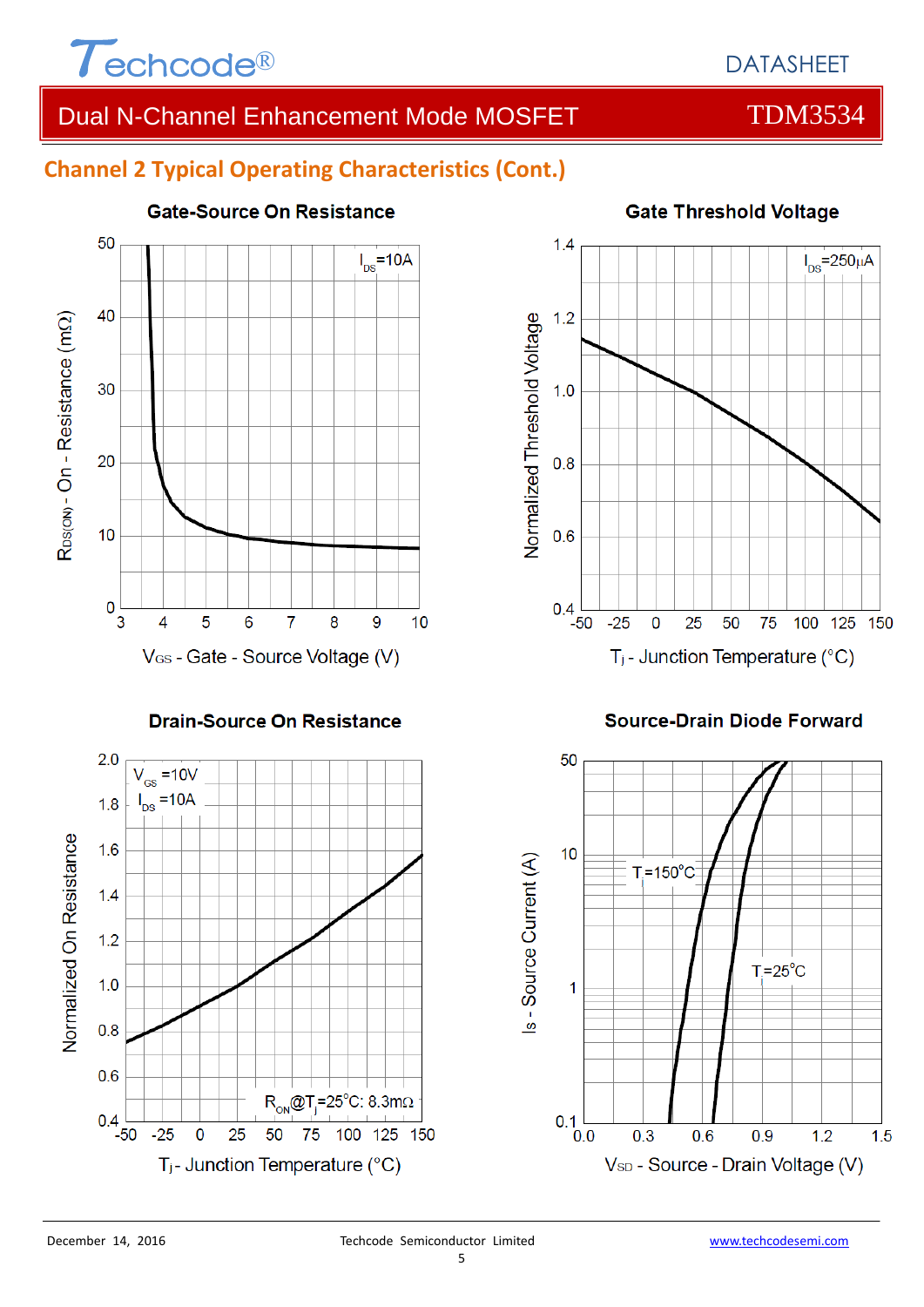

## Dual N-Channel Enhancement Mode MOSFET TDM3534

## **Channel 2 Typical Operating Characteristics (Cont.)**



### Capacitance

### **Gate Charge**

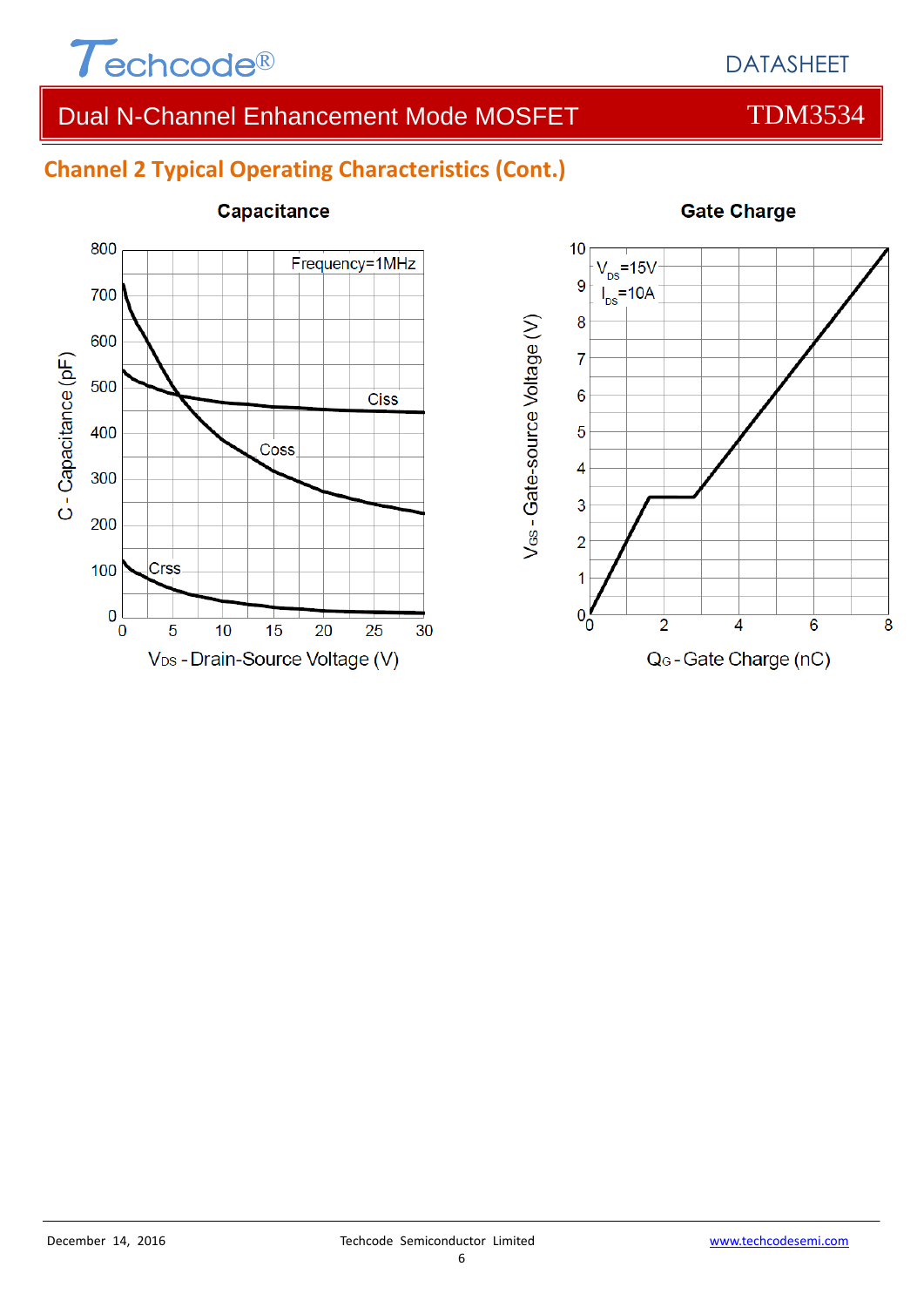

# Dual N-Channel Enhancement Mode MOSFET TDM3534

DATASHEET

## **Package Information**

SOP-8 Package



| Symbol | Dimensions In Millimeters |           | Dimensions In Inches |           |  |
|--------|---------------------------|-----------|----------------------|-----------|--|
|        | Min                       | Max       | Min                  | Max       |  |
| Α      | 1.350                     | 1.750     | 0.053                | 0.069     |  |
| A1     | 0.100                     | 0.250     | 0.004                | 0.010     |  |
| A2     | 1.350                     | 1.550     | 0.053                | 0.061     |  |
| b      | 0.330                     | 0.510     | 0.013                | 0.020     |  |
| C      | 0.170                     | 0.250     | 0.006                | 0.010     |  |
|        | 4.700                     | 5.100     | 0.185                | 0.200     |  |
|        | 3.800                     | 4.000     | 0.150                | 0.157     |  |
| E1     | 5.800                     | 6.200     | 0.228                | 0.244     |  |
| e      | 1.270 (BSC)               |           | 0.050(BSC)           |           |  |
|        | 0.400                     | 1.270     | 0.016                | 0.050     |  |
| θ      | $0^{\circ}$               | $8^\circ$ | $0^{\circ}$          | $8^\circ$ |  |